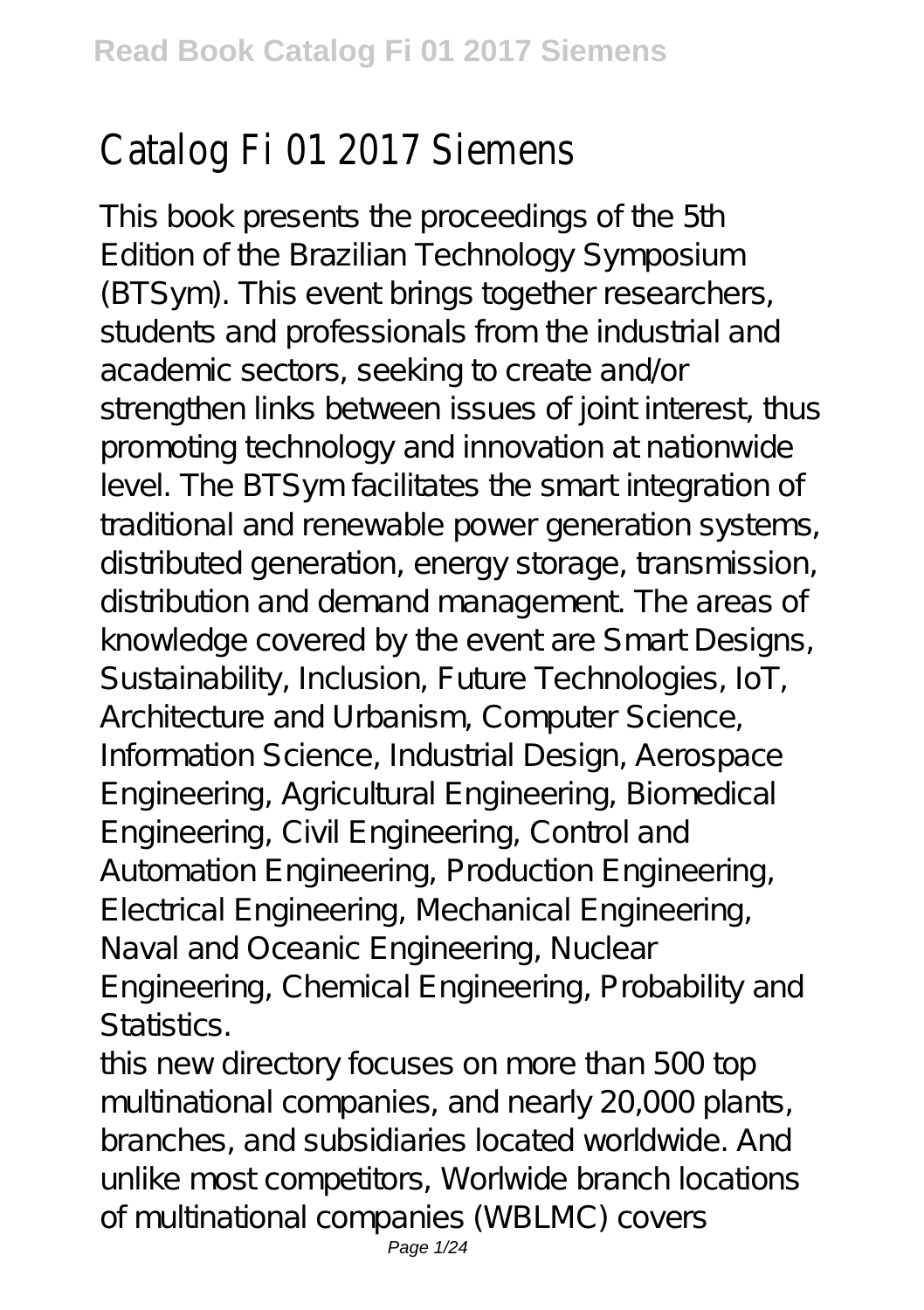companies that are not headquartered in the U.S. in addition to those that are.

The internet of things (IoT) has emerged as a trending technology that is continually being implemented into various practices within the field of engineering and science due to its versatility and various benefits. Despite the levels of innovation that IoT provides, researchers continue to search for networks that maintain levels of sustainability and require fewer resources. A network that measures up to these expectations is Narrowband IoT (NBIoT), which is a low power wide area version of IoT networks and is suitable for larger projects. Engineers and other industry professionals are in need of in-depth knowledge on this growing technology and its various applications. Principles and Applications of Narrowband Internet of Things (NBIoT) is an essential reference source that provides an in-depth understanding on the recent advancements of NBIoT as well as the crucial roles of emerging low power IoT networks in various regions of the world. Featuring research on topics such as security monitoring, sustainability, and cloud infrastructure, this book is ideally designed for developers, engineers, practitioners, researchers, students, managers, and policymakers seeking coverage on the large-scale deployment and modern applications of NBIoT.

Books: subjects; a cumulative list of works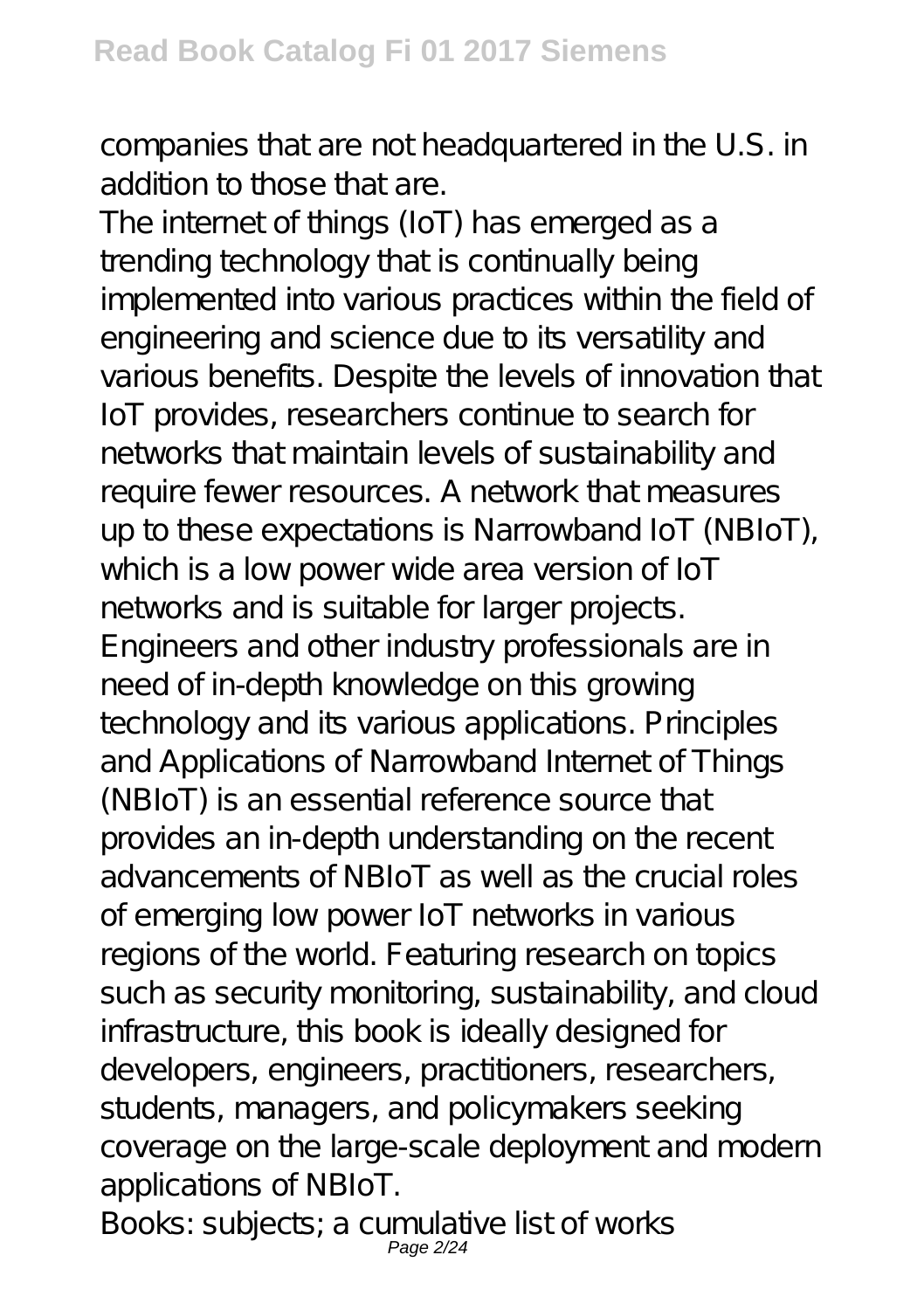represented by Library of Congress printed cards Translated by Peng Ping

Simulation and Modelling of Electrical Insulation Weaknesses in Electrical Equipment

Monthly Summary of Foreign Commerce of the United States

Learning Technology for Education Challenges Proceedings

EBES conferences have been intellectual hub for academic discussion in economics, finance, and business fields and provide network opportunities for participants to make long lasting academic cooperation. This is the 21st issue of the Eurasian Studies in Business and Economics (EBES's official proceeding series) which includes selected papers from the 34rd EBES Conference – Athens. Due to the COVID-19, the conference presentation mode has been switched to "online/virtual presentation only". In the conference, 148 papers by 296 colleagues from 40 countries were presented. Both theoretical and empirical papers in this volume cover diverse areas of business, economics, and finance from many different regions. Therefore, it provides a great opportunity to colleagues, professionals, and students to catch up with the most recent studies in different fields and empirical findings on many countries and regions. In today's modernized market, many fields are utilizing internet technologies in their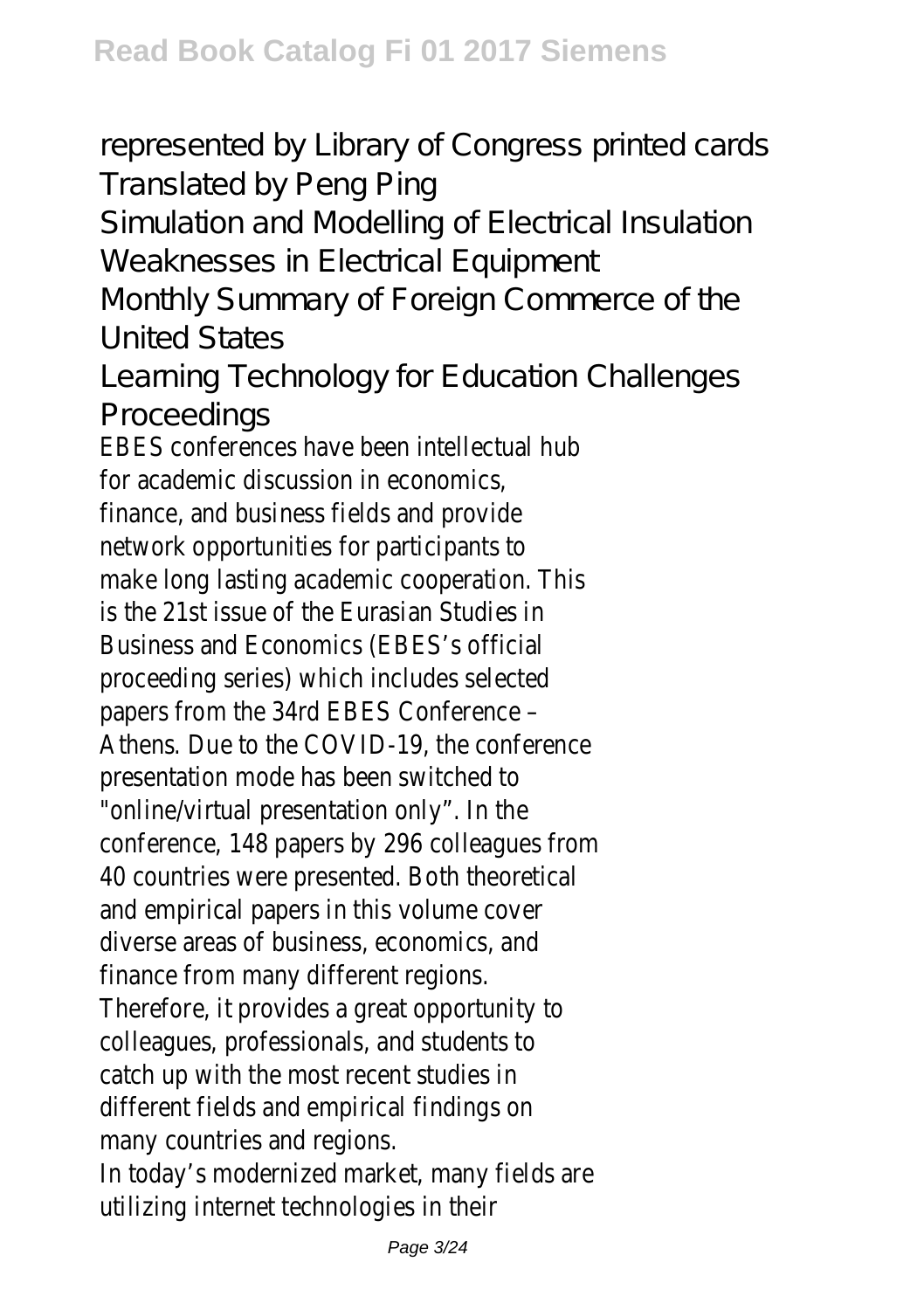everyday methods of operation. The industrial sector is no different as these technological solutions have provided several benefits including reduction of costs, scalability, and efficiency improvements. Despite this, cyber security remains a crucial risk factor in industrial control systems. The same public and corporate solutions do not apply to this specific district because these security issues are more complex and intensive. Research is needed that explores new risk assessment methods and security mechanisms that professionals can apply to their modern technological procedures. Cyber Security of Industrial Control Systems in the Future Internet Environment is a pivotal reference source that provides vital research on current security risks in critical infrastructure schemes with the implementation of information and communication technologies. While highlighting topics such as intrusion detection systems, forensic challenges, and smart grids, this publication explores specific security solutions within industrial sectors that have begun applying internet technologies to their current methods of operation. This book is ideally designed for researchers, system engineers, managers, networkers, IT professionals, analysts, academicians, and students seeking a better understanding of the key issues within securing industrial control systems that utilize internet technologies.<br>Page 4/24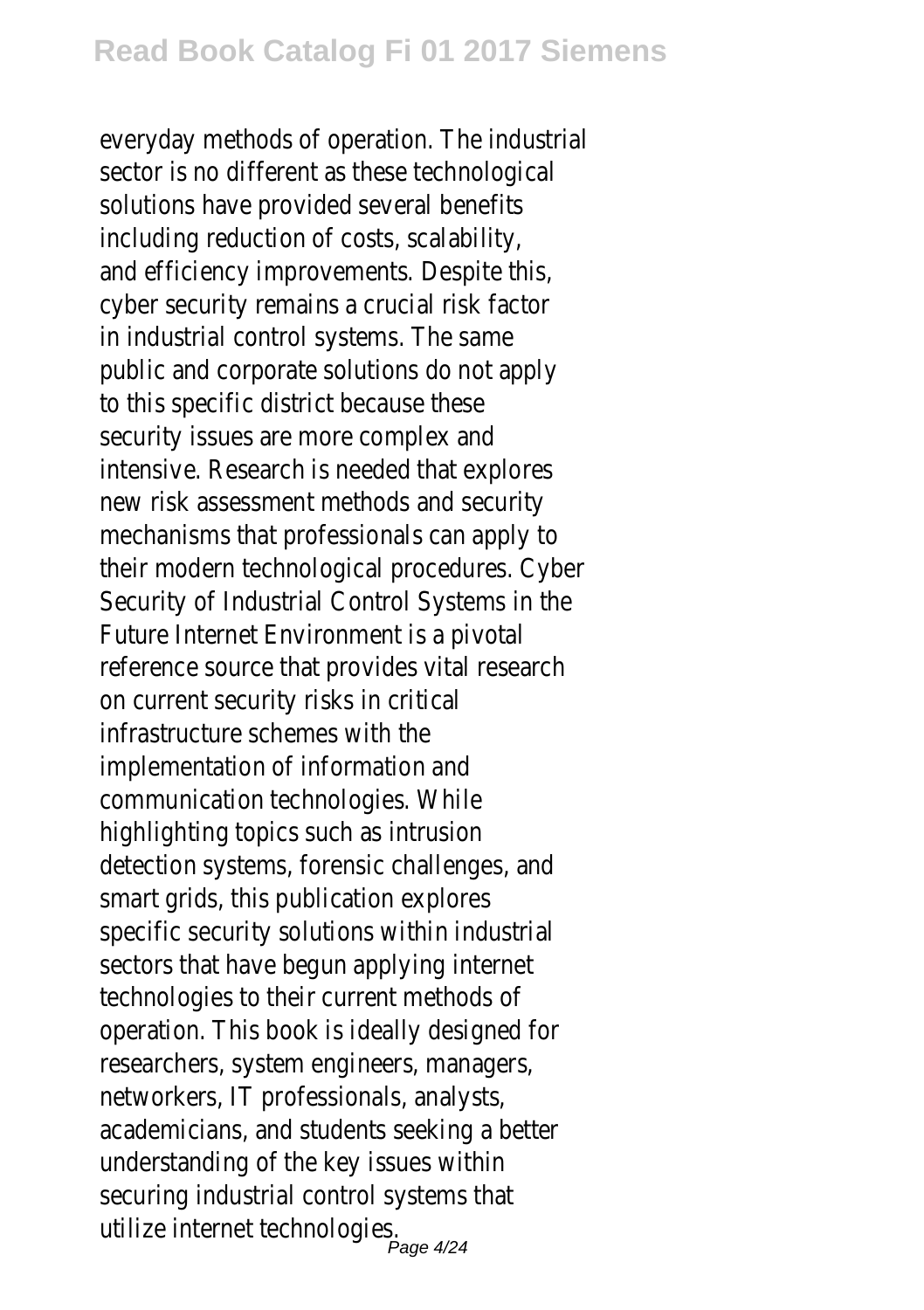This book constitutes the refereed postconference proceedings of the 6th European Conference on Information Literacy, ECIL 2018, held in Oulu, Finland, in September 2018. The 58 revised papers included in this volume were carefully reviewed and selected from 241 submissions. The papers cover a wide range of topics in the field of information literacy and focus on information literacy in everyday life. They are organized in the following topical sections: information literacy in different contexts of everyday life; information literacy, active citizenship and community engagement; information literacy, health and well-being; workplace information literacy and employability; information literacy research and information literacy in theoretical context; information seeking and information behavior; information literacy for different groups in different cultures and countries; information literacy for different groups in different cultures and countries; information literacy instruction; information literacy and aspects of education; data literacy and reserach data management; copyright literacy; information literacy and lifelong learning. Library of Congress Catalog Library and Information Science in the Age of MOOCs IMI??????????? Proceedings of the Scientific-Practical

Conference "Research and Development - 2016" Handbook of Research on Learning in the Age<br>Page 5/24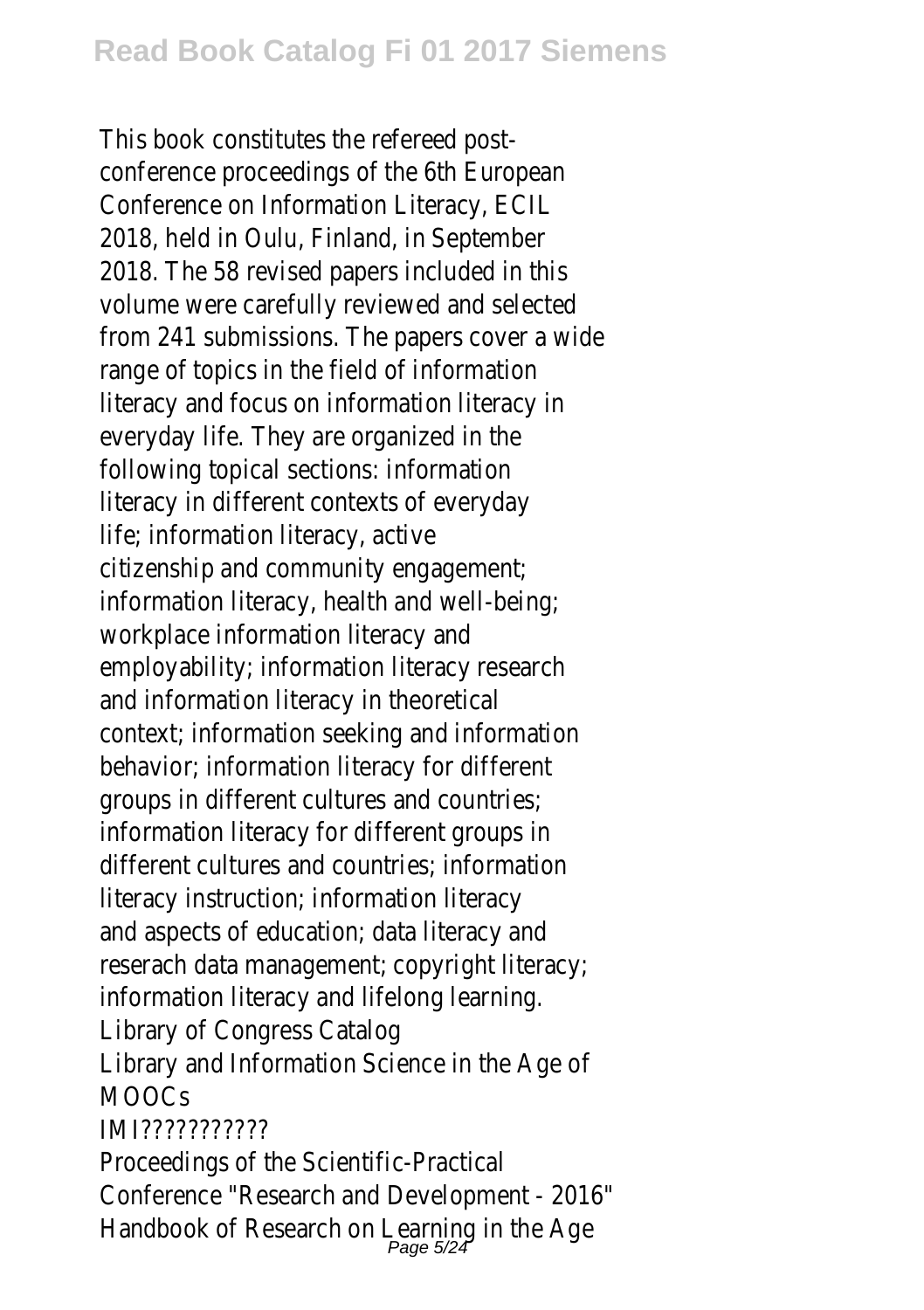## of Transhumanism

Principles, Planning, Applications, Solutions This book constitutes the refereed proceedings of the 7th International Workshop on Learning Technology for Education Challenges, LTEC 2018, held in Žilina, Slovakia, in August 2018. The 25 revised full papers presented were carefully reviewed and selected from 54 submissions. The papers are organized in the following topical sections: Gamification and learning; learning and knowledge transfer; learning technologies applications; virtual learning environments; and mobile learning and MOOCs. LTEC 2018 examines how these technologies and pedagogical advances can be used to change the way teachers teach and students learn, while giving special emphasis to the pedagogically effective ways we can harness these new technologies in education.

From the point of view of a user this book covers all aspects of modern electrical drives. It is aimed at both users, who wish to understand, design, use, and maintain electrical drives, as well as specialists, technicians, engineers, and students, who wish to gain a comprehensive overview of electrical drives. Jens Weidauer and Richard Messer describe the principles of electrical drives, their design, and application, through to complex automation solutions. In the process, they introduce the entire spectrum of drive solutions available and their main applications. A special aspect is the combination of multiple drives to form a drive system, as well as the integration of drives into automation solutions. In simple and clear language, and supported with many diagrams, complex relationships are described and presented in an easy-to-understand way. The authors deliberately avoid a comprehensive mathematical treatment of their subject and instead focus on a coherent description of the active principles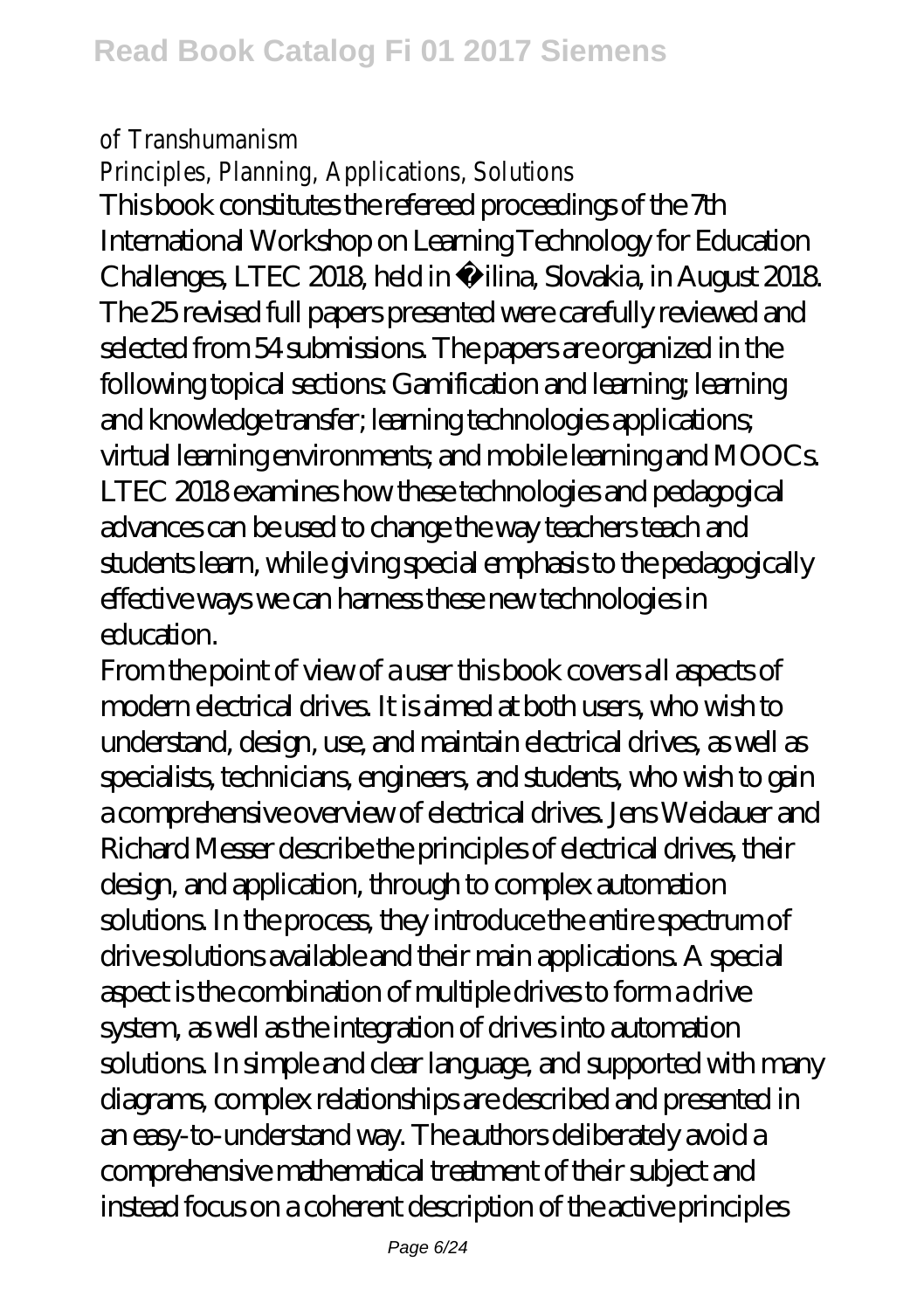and relationships. As a result, the reader will be in a position to understand electrical drives as a whole and to solve drive-related problems in everyday professional life.

Productivity remains the critical determinant of long-term national growth and prosperity. The effects of today s globalism on productivity demands the need for business organizations to sustain their competitive advantage and remain profitable over time. Foreign Business in China and Opportunities for Technological Innovation and Sustainable Economics is a collection of research used to demonstrate state-of-the art approaches of international business and innovation management that shows how new, advanced, international business models and adoptive strategies can expand the sustainability frontiers. This publication serves as a leading reference source on Chinese business, technology, economy, and innovation, and facilitates necessary skills needed to engage with business in or with China. While highlighting topics including ecommerce, foreign trade, and global business, individuals such as students, educators, international business experts, and innovation experts can expand their technical knowledge in the global economy.

An All Hazards Approach to Critical Infrastructure Third International Conference, HCC 2017, Kazan, Russia, August 7–9, 2017, Revised Selected Papers

Information Literacy in Everyday Life

Eurasian Business and Economics Perspectives

12th International Workshop,

Nets4Cars/Nets4Trains/Nets4Aircraft 2017, Toulouse, France, May 4-5, 2017, Proceedings

Index of Patents Issued from the United States Patent Office This interdisciplinary book is written for government and industry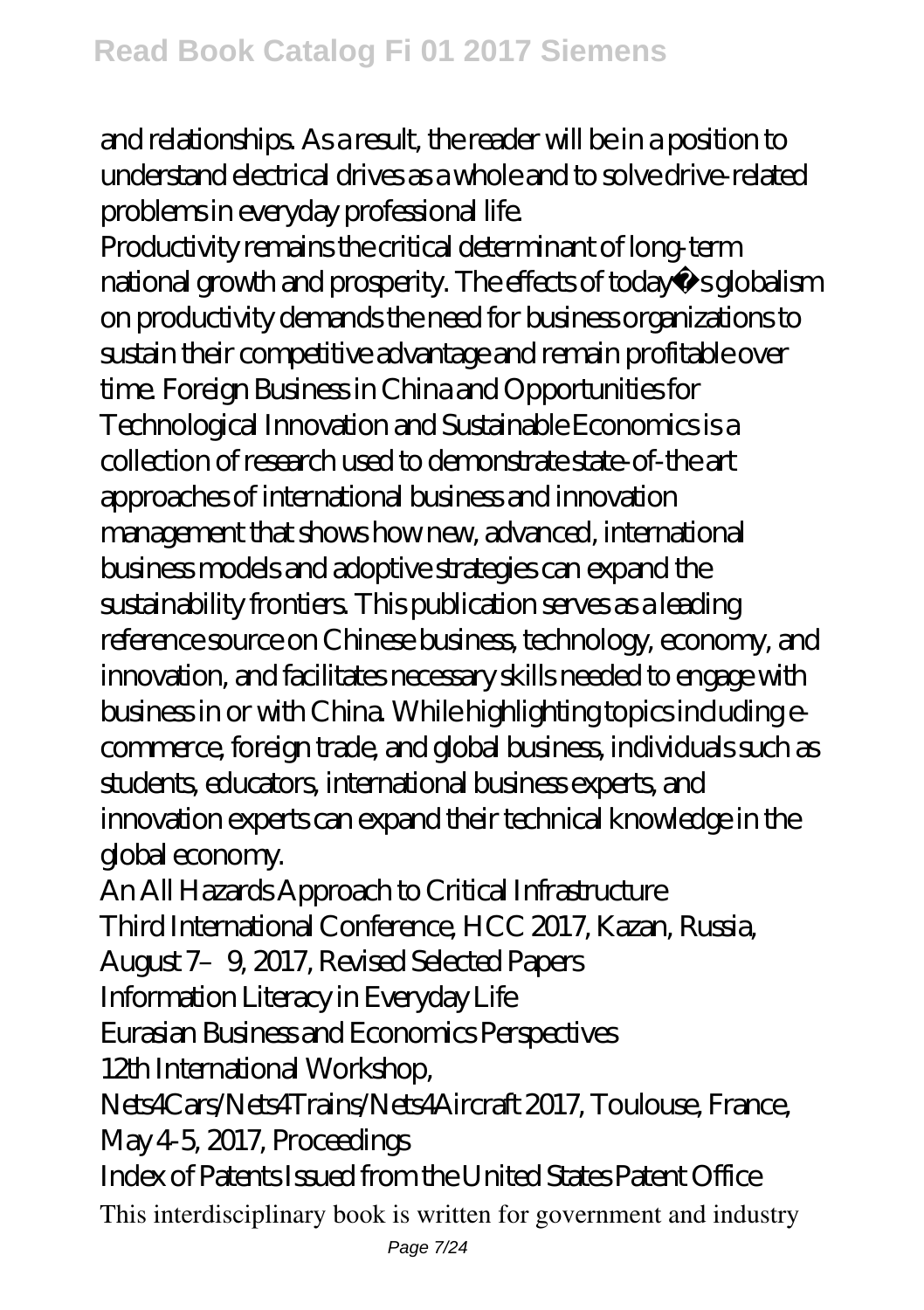professionals who need a comprehensive, accessible guide to modern energy security. Introducing the ten predominant energy types, both renewable and non-renewable, the book illustrates the modern energy landscape from a geopolitical, commercial, economic and technological perspective. Energy is presented as the powerhouse of global economic activities. To ensure the uninterrupted supply of energy, nations, industries and consumers need to have options. Efficient energy security planning ensures that when a primary energy source is depleted, compromised or interrupted, an alternative energy source must be readily available. For this reason, the foundations of energy security are built upon the five pillars of Sustainability, Independence, Efficiency, Affordability and Accessibility. The numerous case studies presented in this book demonstrate that energy security may be compromised in the absence of one out of these five ingredients. The book also entertains the Triple-E notion of Energy Efficiency, Environmental integrity and Economies of scale, used by governments and corporations for energy optimization. One of the key strengths of the book is its ability effectively to cover various scientific disciplines, and several energy types, while remaining comprehensible. This book will be of much interest to security or logistics professionals, economists and engineers, as well as policymakers.

Beginning with 1953, entries for Motion pictures and filmstrips, Music and phonorecords form separate parts of the Library of Congress catalogue. Entries for Maps and atlases were issued separately 1953-1955.

This book constitutes the proceedings of the 12th International Workshop on Communication Technologies for Vehicles, Nets4Cars/Nets4Trains/Nets4Aircraft 2017, held in Toulouse, France, in May 2017. The 12 full papers presented together with 2 demo papers in this volumewere carefully reviewed and selected from 16 submissions. The volume features contributions in the theory or practice of intelligent transportation systems (ITS) and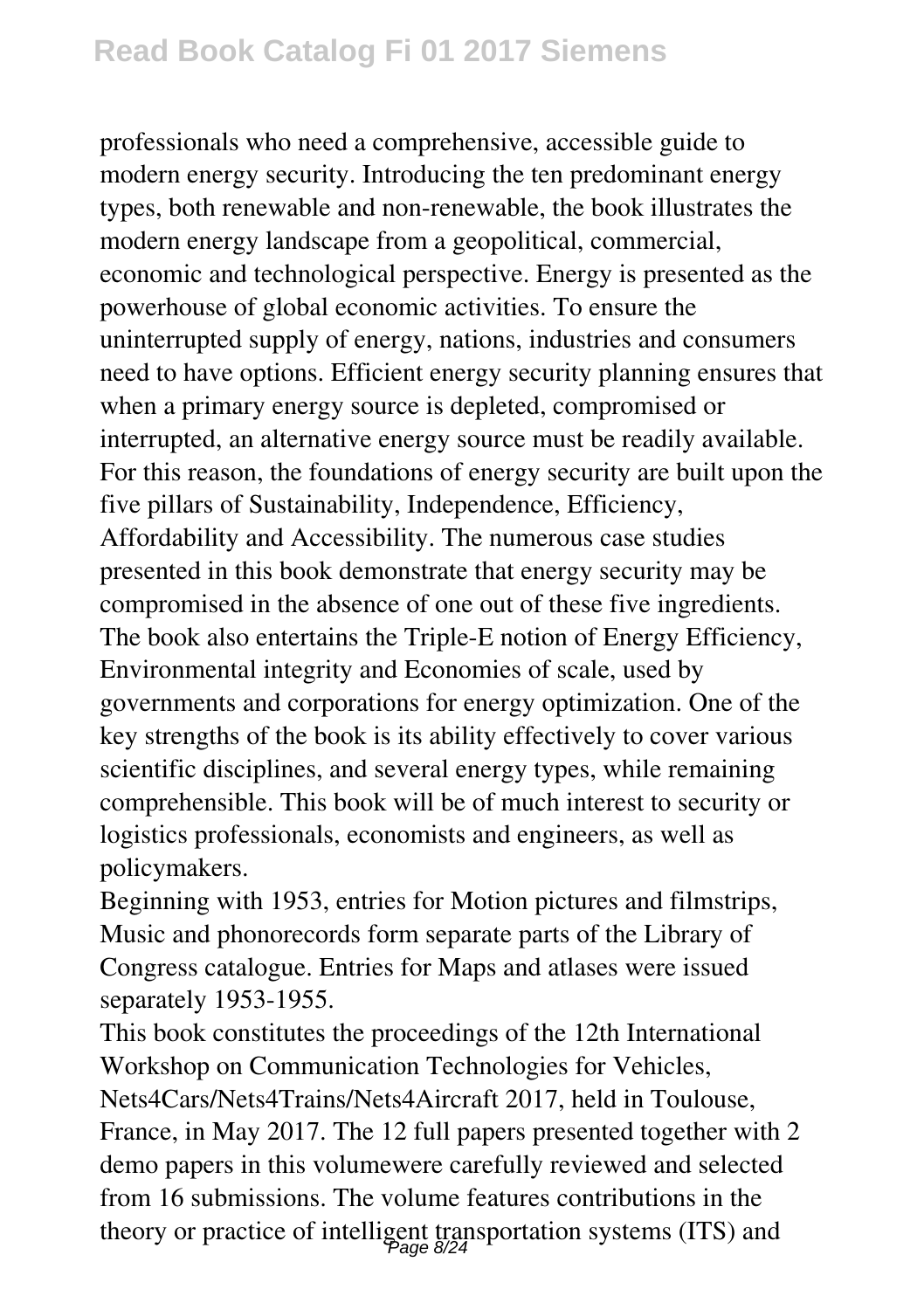communication technologies for: Vehicles on road: e.g. cars, tracks and buses; Air: e.g. aircraft and unmanned aerial vehicles; and Rail: e.g. trains, metros and trams.

Emerging Trends, Issues, and Challenges in the Brazilian Technology, Volume 1

Futuristic Trends in Network and Communication Technologies Bibliography of Scientific and Industrial Reports

A Biography

Proceedings of the 34th Eurasia Business and Economics Society Conference

This book constitutes the refereed proceedings of the First International Conference on Futuristic Trends in Network and Communication Technologies, FTNCT 2018, held in Solan, India, in February 2018. The 37 revised full papers presented were carefully reviewed and selected from 239 submissions. The prime aim of the conference is to invite researchers from different domains of network and communication technologies to a single platform to showcase their research ideas. The selected papers are organized in topical sections on communication technologies, Internet of Things (IoT), network technologies, and wireless networks.

Library and Information Science in the Age of MOOCsIGI Global An important outcome of the Fourth World Internet Conference, this book provides a comprehensive account of the status quo and trends in global Internet development. Covering network infrastructure, information technology, digital economy, egovernance, cyber security, and international cyberspace governance, it presents the Global Internet Development Index System to assess the Internet development of various major countries and emerging economies.

Promoting Active Mobility

Measurement and Safety

Communication Technologies for Vehicles

Commentary on the Energy Charter Treaty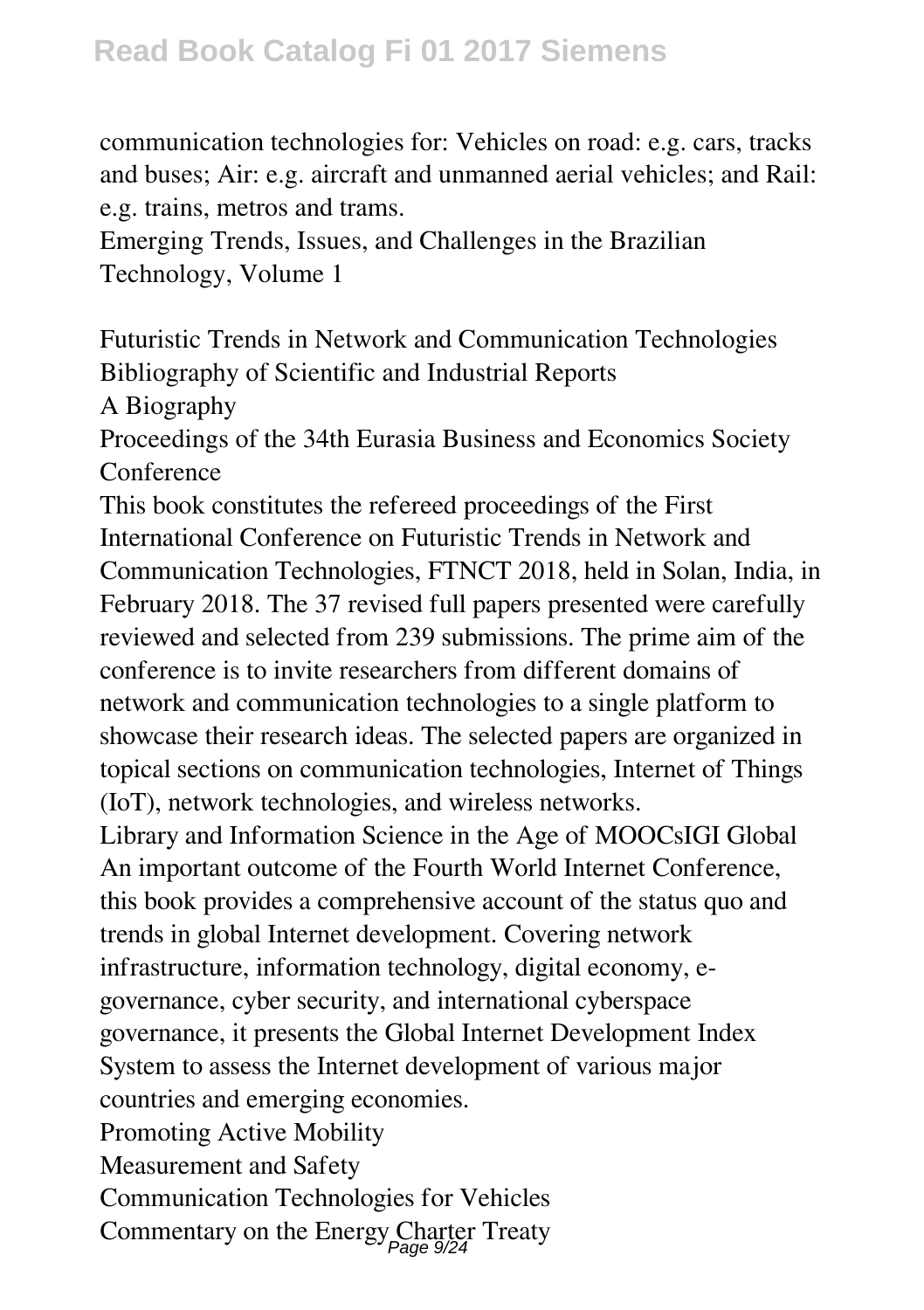Seibt Export Catalogue ...

Ship Dynamics for Performance Based Design and Risk Averse **Operations** 

The Global Innovation Index 2020 provides detailed metrics about the innovation performance of 131 countries and economies around the world. Its 80 indicators explore a broad vision of innovation, including political environment, education, infrastructure and business sophistication. The 2020 edition sheds light on the state of innovation financing by investigating the evolution of financing mechanisms for entrepreneurs and other innovators, and by pointing to progress and remaining challenges – including in the context of the economic slowdown induced by the coronavirus disease (COVID-19) crisis.

The Commentary on the Energy Charter Treaty (ECT) provides a unique, article-by-article, textual analysis of this important international agreement. The ECT outlines a multilateral framework for cross-border cooperation in the energy sector based on the principles of open competitive markets and sustainable development.

The Academic Teaching Librarian's Handbook is a comprehensive resource for academic library professionals and LIS students looking to pursue a teaching role in their work and to develop this aspect of their professional lives in a holistic way throughout their careers. The book is built around the core ideas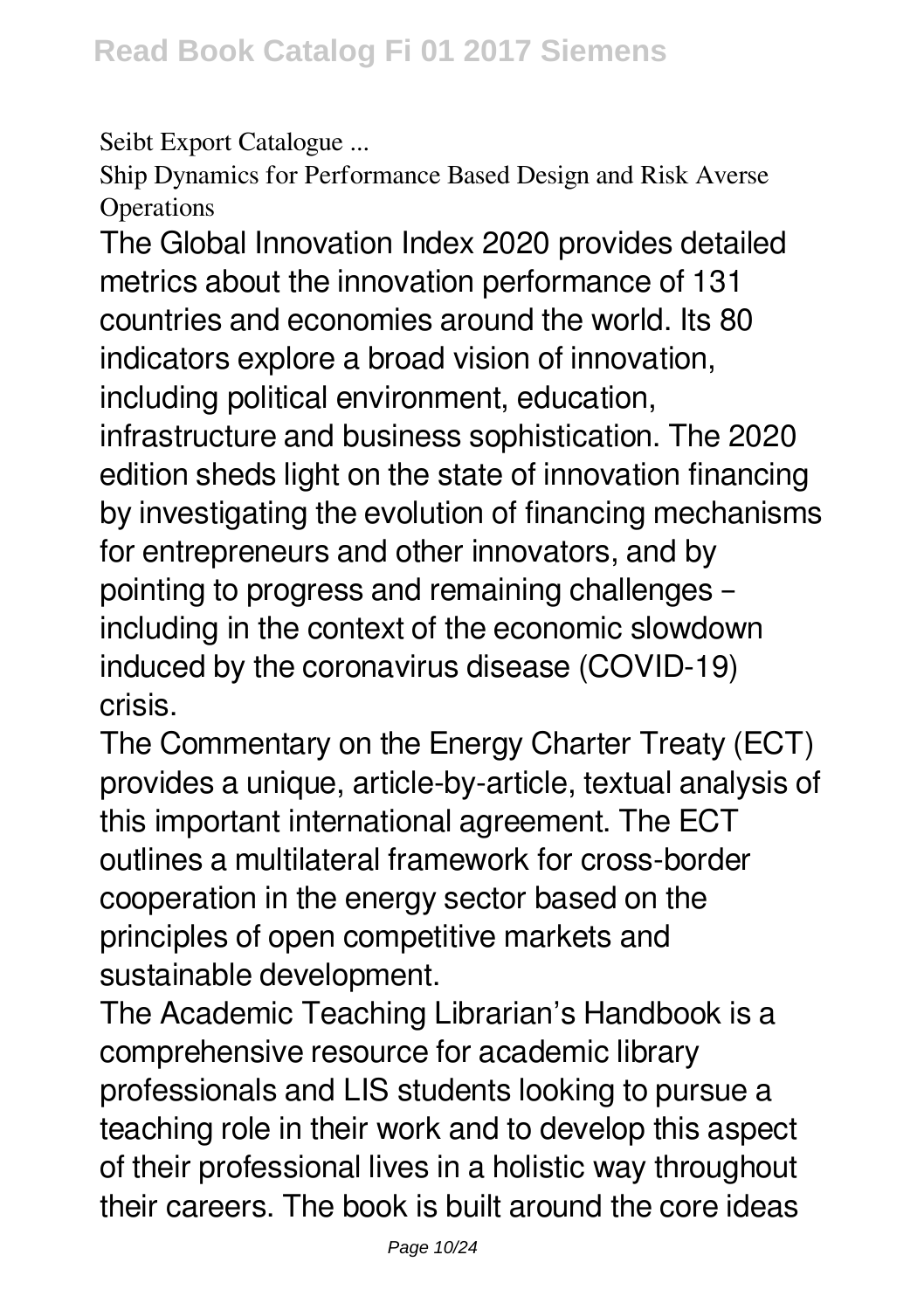of reflective self-development and informed awareness of one's personal professional landscape. Through engaging with a series of exercises and reflective pauses in each chapter, readers are encouraged to reflect on their professional identity, self-image, self-efficacy and progress as they consider each of the different aspects of the teaching role. This handbook will: - provide a comprehensive resource on teaching, professional development and reflective practice for academic teaching librarians at all stages of their careers - explore the current landscape of teaching librarianship in higher education, and highlight the important developments, issues and trends that are shaping current and future practice - examine the roles and responsibilities of the academic teaching librarian in the digital era introduce the essential areas of development, skill and knowledge that will empower current and future professionals in the role - inspire prospective and current academic teaching librarians to adopt a broad conception of the role that goes beyond the basic idea of classroom-based teaching, and provide practical tools to engage in personal development and career planning in this area. The Academic Teaching Librarian's Handbook is an indispensable reference, suitable for early career professionals at the start of their teaching journey, as well as mid- or late-career librarians who may have moved into leadership and managerial roles and who wish to advance their Page 11/24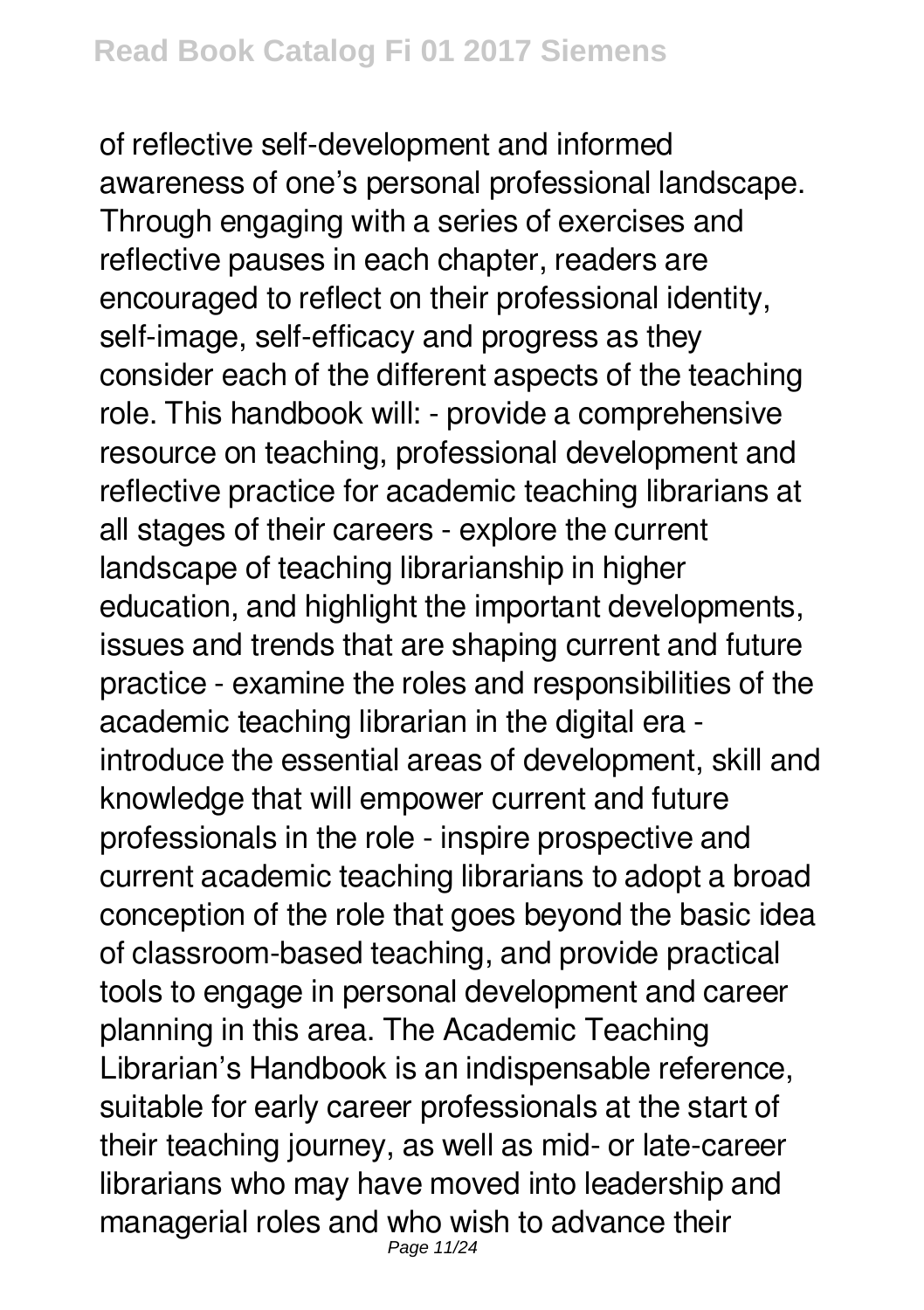teaching role to the next level. Who Will Finance Innovation? 6th European Conference, ECIL 2018, Oulu, Finland, September 24–27, 2018, Revised Selected Papers Realizing the Circular Advantage First International Conference, FTNCT 2018, Solan, India, February 9–10, 2018, Revised Selected Papers Human Centered Computing Cyber Security of Industrial Control Systems in the Future Internet Environment As a movement, transhumanism aims to upgrade the human body through science, constantly pushing back the limits of a person by using cutting-edge technologies to fix the human body and upgrade it beyond its natural abilities. Transhumanism can not only change human habits, but it can also change

learning practices. By improving human learning, it improves the human organism beyond natural and biological limits. The Handbook of Research on Learning in the Age of Transhumanism is an essential research publication that discusses global values, norms, and ethics that relate to the diverse needs of learners in the digital world and addresses future priorities and needs for transhumanism. The book will identify and scrutinize the needs of learners in the age of transhumanism and examine best practices for transhumanist leaders in learning. Featuring topics such as cybernetics, pedagogy, and sociology, this book is ideal for educators, trainers, instructional designers, curriculum developers,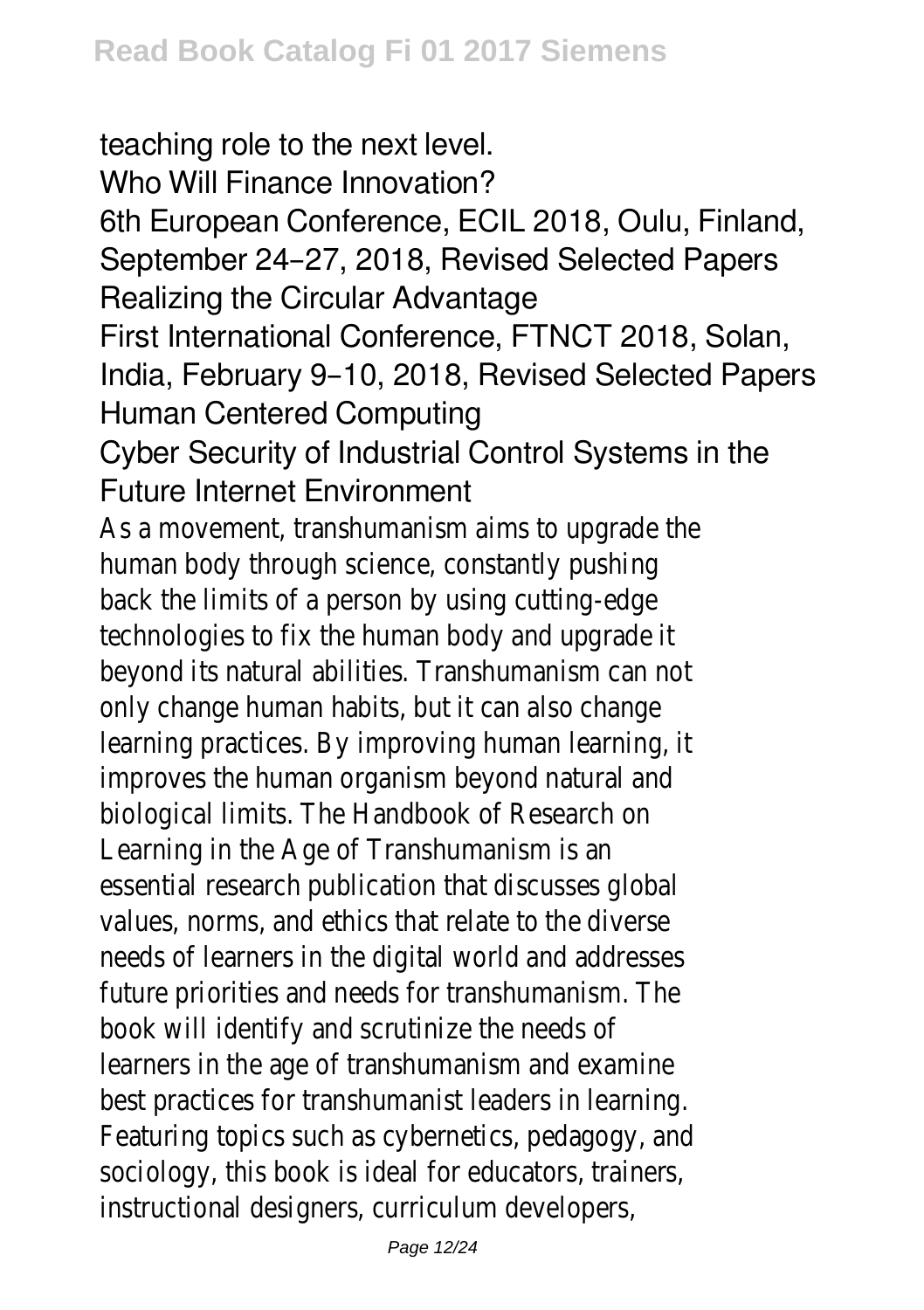professionals, researchers, academicians, policymakers, and librarians.

Around 80% of electrical consumption in an industrialised society is used by machinery and electrical drives. Therefore, it is key to have reliable grids that feed these electrical assets. Consequently, it is necessary to carry out pre-commissioning tests of their insulation systems and, in some cases, to implement an online condition monitoring and trending analysis of key variables, such as partial discharges and temperature, among others. Because the tests carried out for analysing the dielectric behaviour of insulation systems are commonly standardised, it is of interest to have tools that simulate the real behaviour of those and their weaknesses to prevent electrical breakdowns. The aim of this book is to provide the reader with models for electrical insulation systems diagnosis. Online education plays an important role across numerous industries. These processes and strategies can be adopted into the library and information science programs for use in assisting with educational developments. Library and Information Science in the Age of MOOCs is a critical scholarly resource that explores the ideas on how library and information science professionals implement the use of massive open online courses in the library and information science domain. Featuring coverage on a broad range of topics, such as distance learning, technology enhanced learning, and online learning, this book is geared towards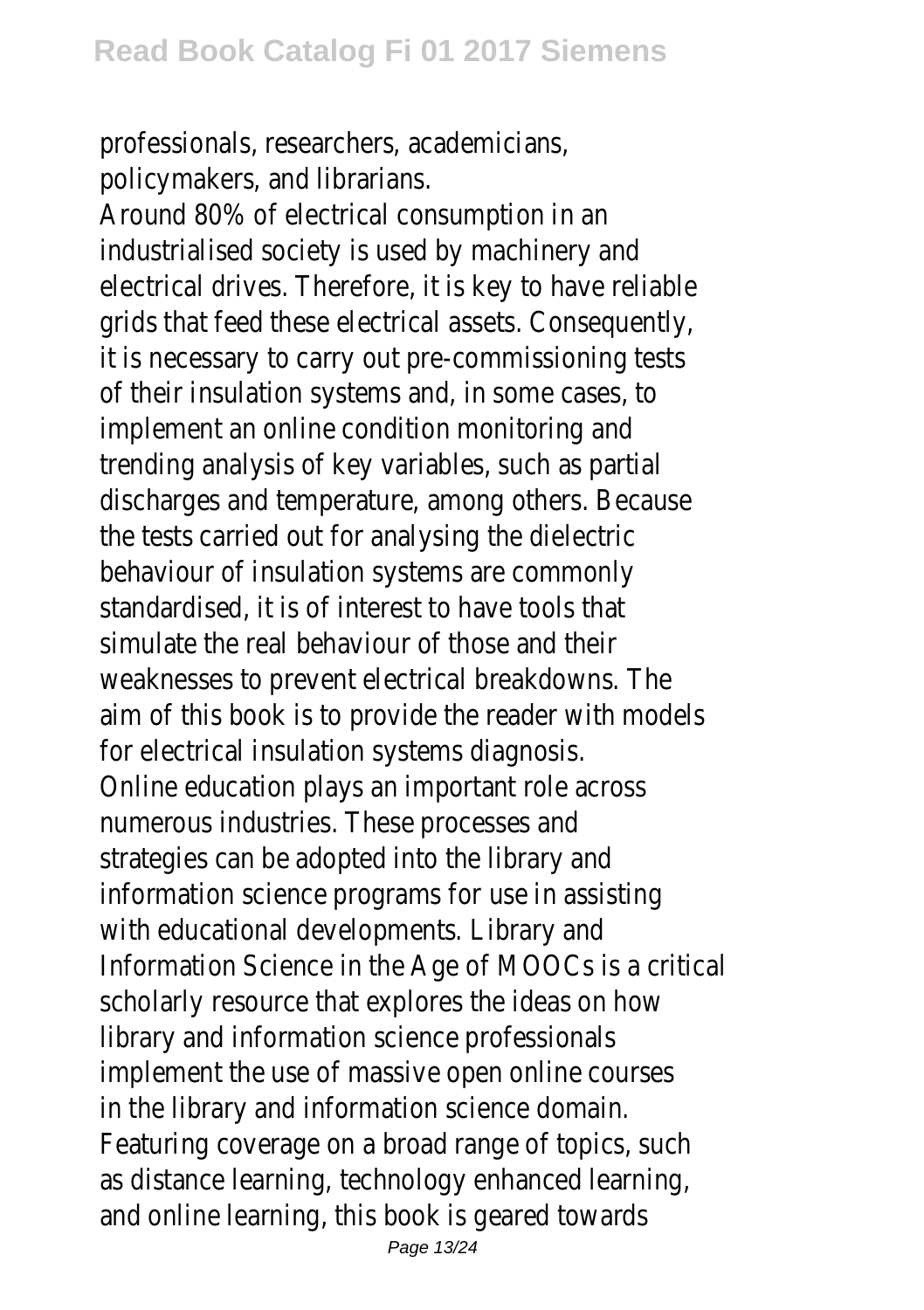academicians, librarians, and researchers seeking current research on solving problems related to massive open online courses. Untangling Smart Cities Affective Learning in Digital Education World Internet Development Report 2017 Global Innovation Index 2020 The Electrical Journal Nordic Green to Scale for Cities and Communities: How far could we go simply by scaling up already proven climate solutions? *Jakie mechanizmy rządzą transformacją cyfrową gospodarki i społeczeństwa? Jak interpretować zmiany zachodzące w obszarze produkcji i konsumpcji, w funkcjonowaniu rynków i państwa? Czy czeka nas technologiczne bezrobocie? Co oznacza cyfryzacja globalnego handlu? Katarzyna Śledziewska i Renata Włoch udzielają klarownej odpowiedzi na te frapujące pytania, czerpiąc z dziesiątek badań prowadzonych w DELab na Uniwersytecie Warszawskim, ale też dogłębnej analizy literatury przedmiotu. Od Przemysłu 4.0. do kompetencji przyszłości, od fenomenu Alibaby po politykę algorytmizacji – książka zabiera w fascynującą podróż po wyłaniającej się cyfrowej gospodarce. Nowe technologie – sztuczna inteligencja, blockchain, Internet Rzeczy, usługi chmurowe – stopniowo, ale*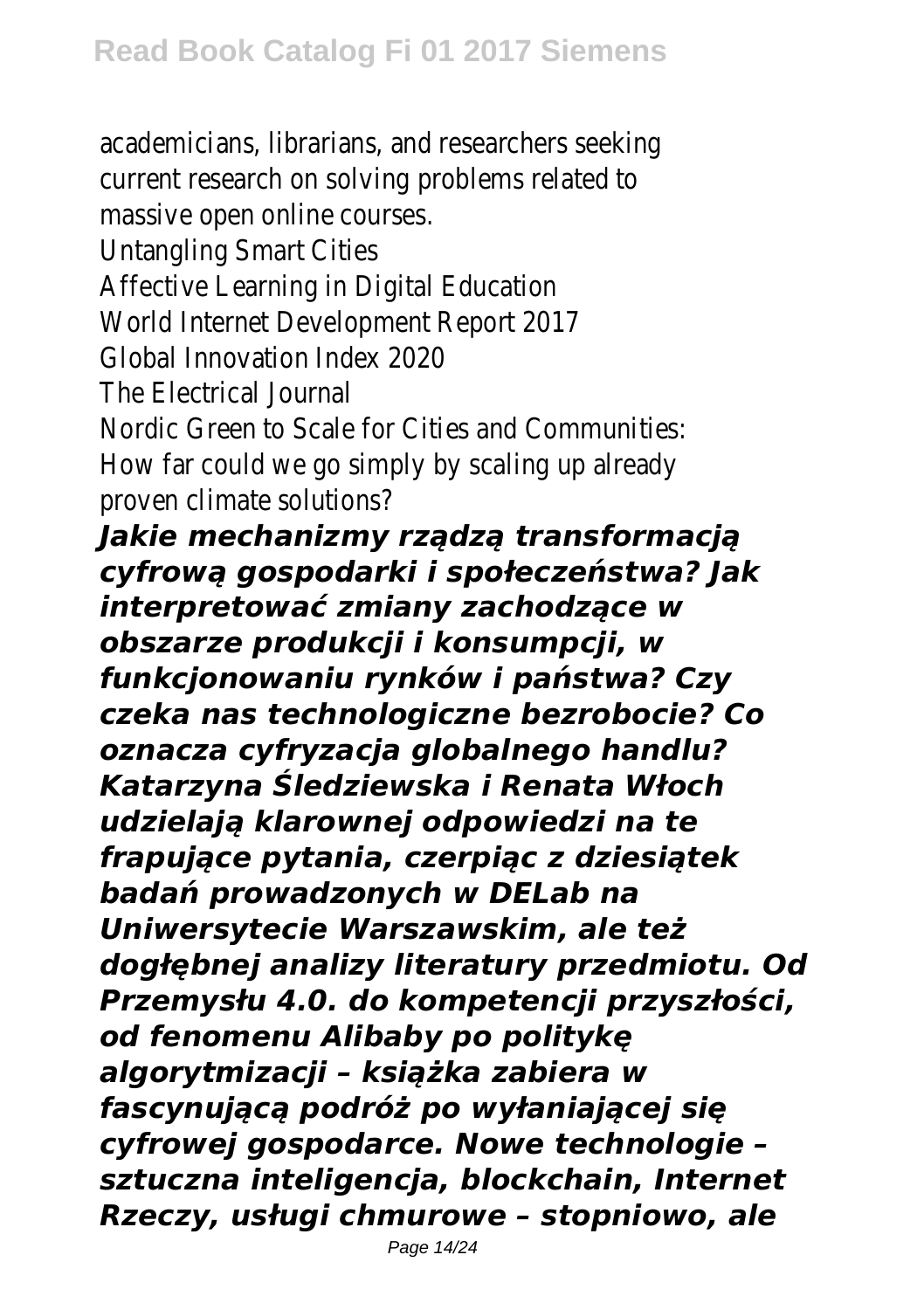*niepowstrzymanie zmieniają sposób, w jaki komunikujemy się, konsumujemy, pracujemy czy korzystamy z usług publicznych. Przyczyniają się do powstawania nowych modeli biznesowych, przekształcają funkcjonowanie rynków i instytucji publicznych. Autorki kreślą obraz niepowtarzalnych szans rozwojowych, ale też bezprecedensowych wyzwań związanych z czwartą rewolucją technologiczną. Ich diagnoza jest jednoznaczna: firmy, rządy, organizacje pozarządowe i uczelnie, które nie będą potrafiły korzystać z jej dobrodziejstw i radzić sobie z negatywnymi konsekwencjami, czeka marginalizacja. Zaś konsumenci, którzy nie dostrzegają mechanizmów stojących za korzystaniem z produktów i usług cyfrowych, tracą kontrolę nad swoimi danymi, prywatnością, a nawet bezpieczeństwem.*

*This book is open access under a CC BY 4.0 license. It relates to the III Annual Conference hosted by The Ministry of Education and Science of the Russian Federation in December 2016. This event has summarized, analyzed and discussed the interim results, academic outputs and scientific achievements of the Russian Federal Targeted Programme "Research and Development in Priority Areas of Development of the Russian Scientific and*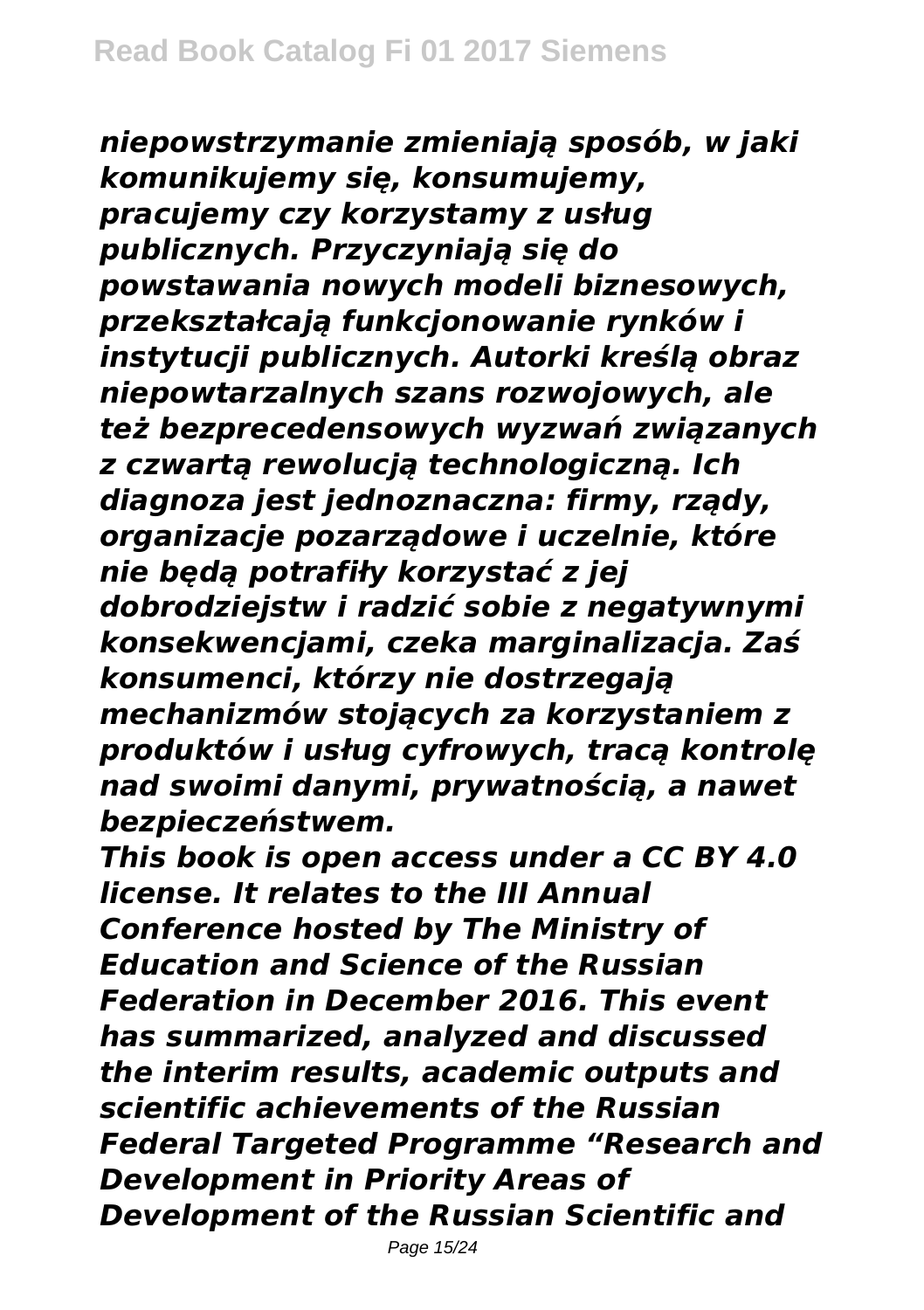*Technological Complex for 2014–2020." It contains 75 selected papers from 6 areas considered priority by the Federal Targeted Programme: computer science, ecology & environment sciences; energy and energy efficiency; lifesciences; nanoscience & nanotechnology and transport & communications. The chapters report the results of the 3-years research projects supported by the Programme and finalized in 2016.*

*Untangling Smart Cities: From Theory to Practice helps all key stakeholders understand the complex and often conflicting nature of smart city research, offering valuable insights for designing and implementing strategies to improve the smart city decision-making processes. The book drives the reader to a better theoretical and practical comprehension of smart city development, beginning with a thorough and systematic analysis of the research literature published to date. The book provides an in-depth understanding of the entire smart city knowledge domain, revealing a deeply rooted division in its cognitive-epistemological structure as identified by bibliometric insights. Untangling Smart Cities fills the knowledge gap between theory and practice using case study research, with empirical evidence*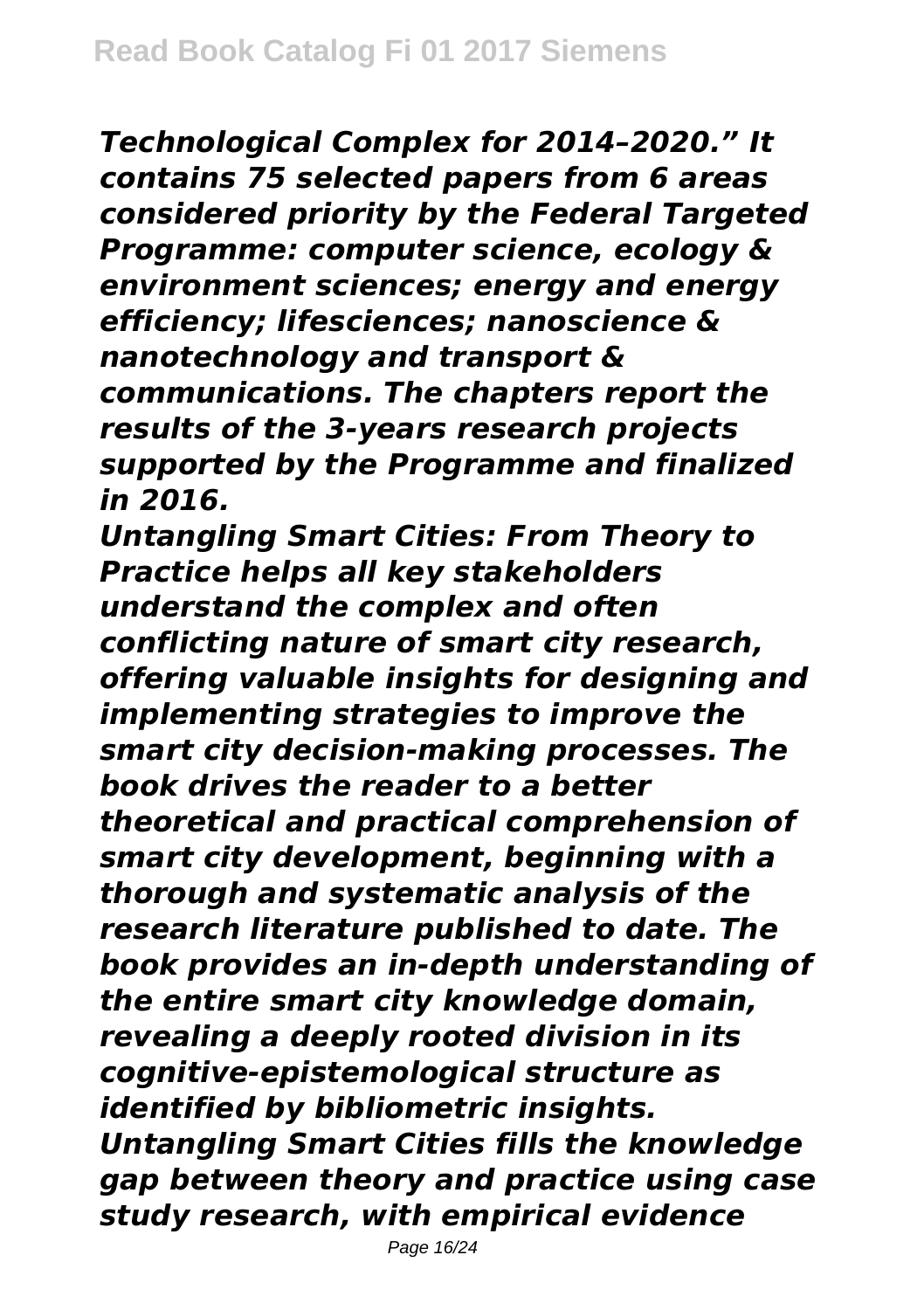*drawn from cities considered leaders in innovative smart city practices. An invaluable contribution to the growing scientific literature, Untangling Smart Cities provides an accurate and deep understanding of the strategic principles driving smart city development. Provides clarity on the smart city concepts and strategies Provides a systematic literature analysis on the state-of-the-art of Smart Cities research using bibliometrics combined with practical application to guide smart systems implementation Offers a comprehensive and systematic analysis of Smart Cities research produced during its first three decades, driven by statistical analysis techniques Generates a strong connection between theory and practice by providing the scientific knowledge necessary to approach the complex nature of Smart Cities sourced from the analysis of actual best practices Documents five main development pathways for smart cities development, serving the needs of city managers and policy makers with concrete advice and guidance Managing Energy Security Proceedings of the 5th Brazilian Technology Symposium A Handbook on Sustainable Urban Mobility and Spatial Planning*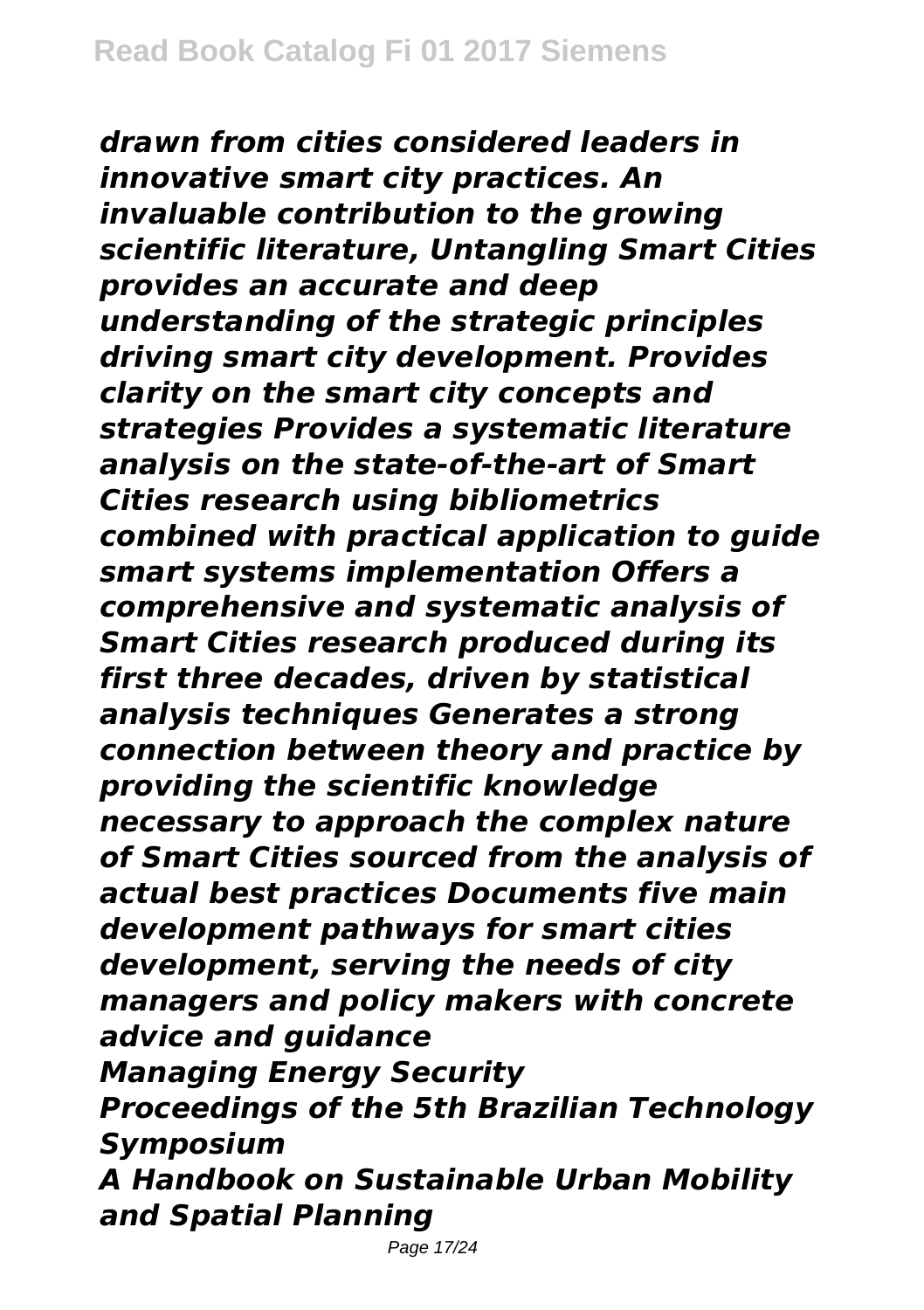## *Principles and Applications of Narrowband Internet of Things (NBIoT) The Circular Economy Handbook From Theory to Practice*

The Instrument and Automation Engineers' Handbook (IAEH) is the #1 process automation handbook in the world. Volume one of the Fifth Edition, Measurement and Safety, covers safety sensors and the detectors of physical properties. Measurement and Safety is an invaluable resource that: Describes the detectors used in the measurement of process variables Offers application- and method-specific guidance for choosing the best measurement device Provides tables of detector capabilities and other practical information at a glance Contains detailed descriptions of domestic and overseas products, their features, capabilities, and suppliers, including suppliers' web addresses Complete with 163 alphabetized chapters and a thorough index for quick access to specific information, Measurement and Safety is a must-have reference for instrument and automation engineers working in the chemical, oil/gas,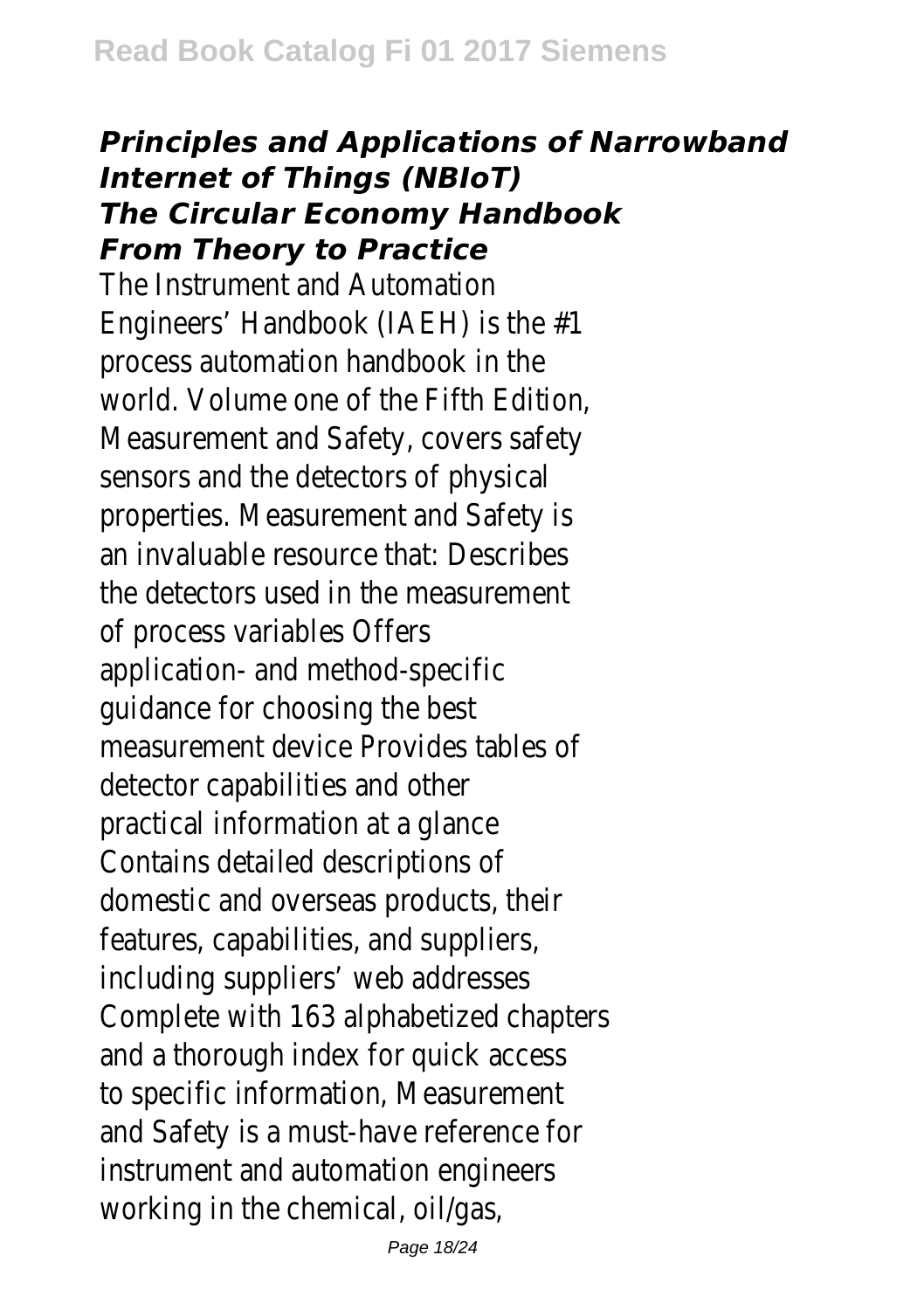pharmaceutical, pollution, energy, plastics, paper, wastewater, food, etc. industries. About the eBook The most important new feature of the IAEH, Fifth Edition is its availability as an eBook. The eBook provides the same content as the print edition, with the addition of thousands of web addresses so that readers can reach suppliers or reference books and articles on the hundreds of topics covered in the handbook. This feature includes a complete bidders' list that allows readers to issue their specifications for competitive bids from any or all potential product suppliers. This book constitutes revised selected papers from the thoroughly refereed proceedings of the Third International Human Centered Computing Conference, HCC 2017, that consolidated and further develops the successful ICPCA/SWS conferences on Pervasive Computing and the Networked World, and which was held in Kazan, Russia, in August 2017.The 48 full and 20 short papers presented in this book together with 2 invited keynotes were carefully reviewed and selected from numerous submissions. Page 19/24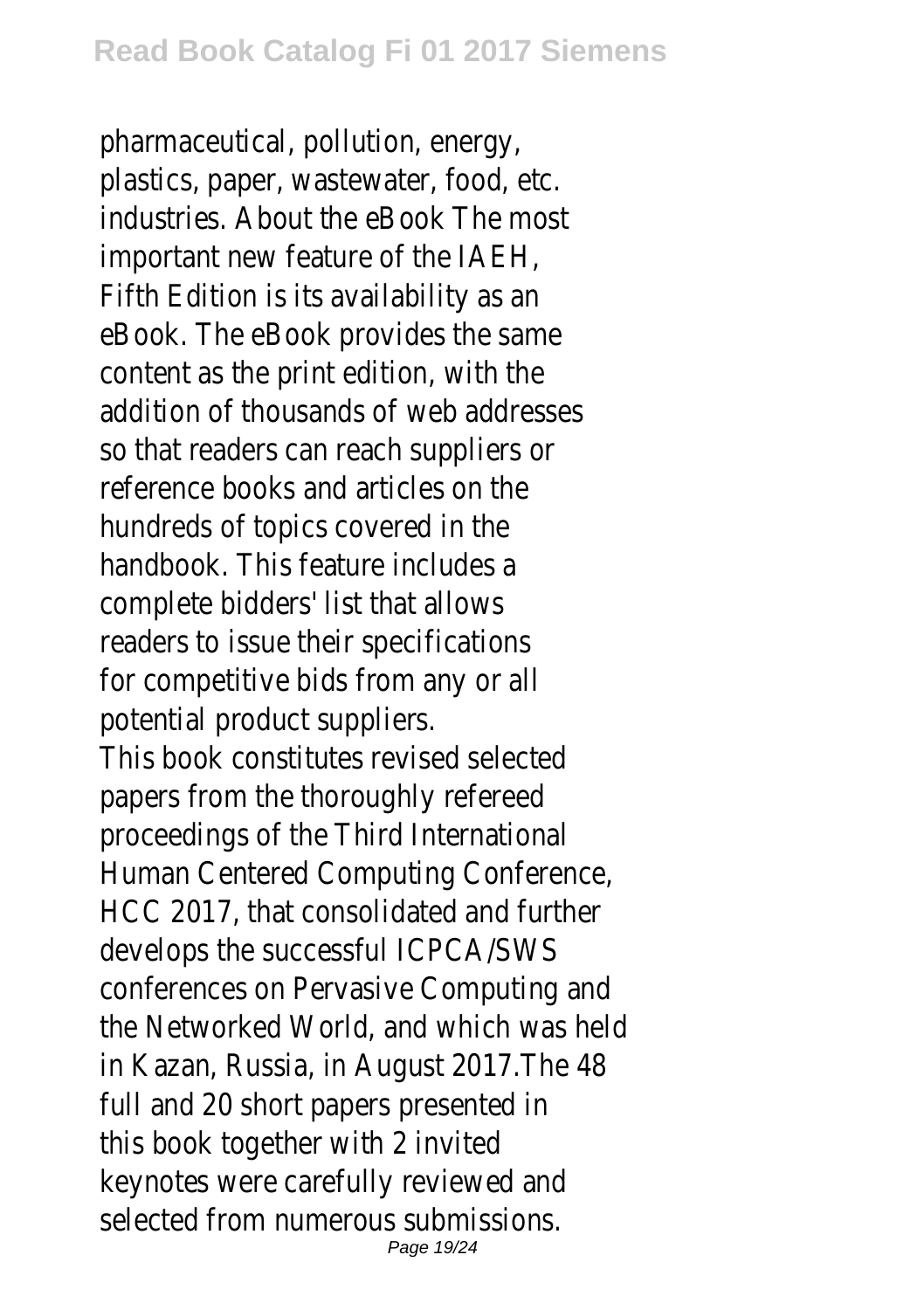This proceedings present recent advances in human machine interfaces, wireless and mobile network technologies, and data analytics, which make computer services truly humancentric.

More than a century and half ago, William Froude and his son Robert [1,2] conducted the first scientifically designed towing tank experiments using scaled ship models traveling in calm water or waves. Since then, advances in mathematics and technology have led to the development of various methods for the assessment of the dynamic behavior of ships. Yet, as we enter the 2nd decade of the 21st century the advent of goal-based regulations and the emergence of safe and sustainable shipping standards still confront our ability to understand the fundamentals and assure absolute ship safety in design and operations. To instigate renewed interest in the well-rehearsed subject of ship dynamics this Special Issue presents a collection of 12 highquality research contributions with a focus on the prediction and analysis of the dynamic behavior of ships in a Page 20/24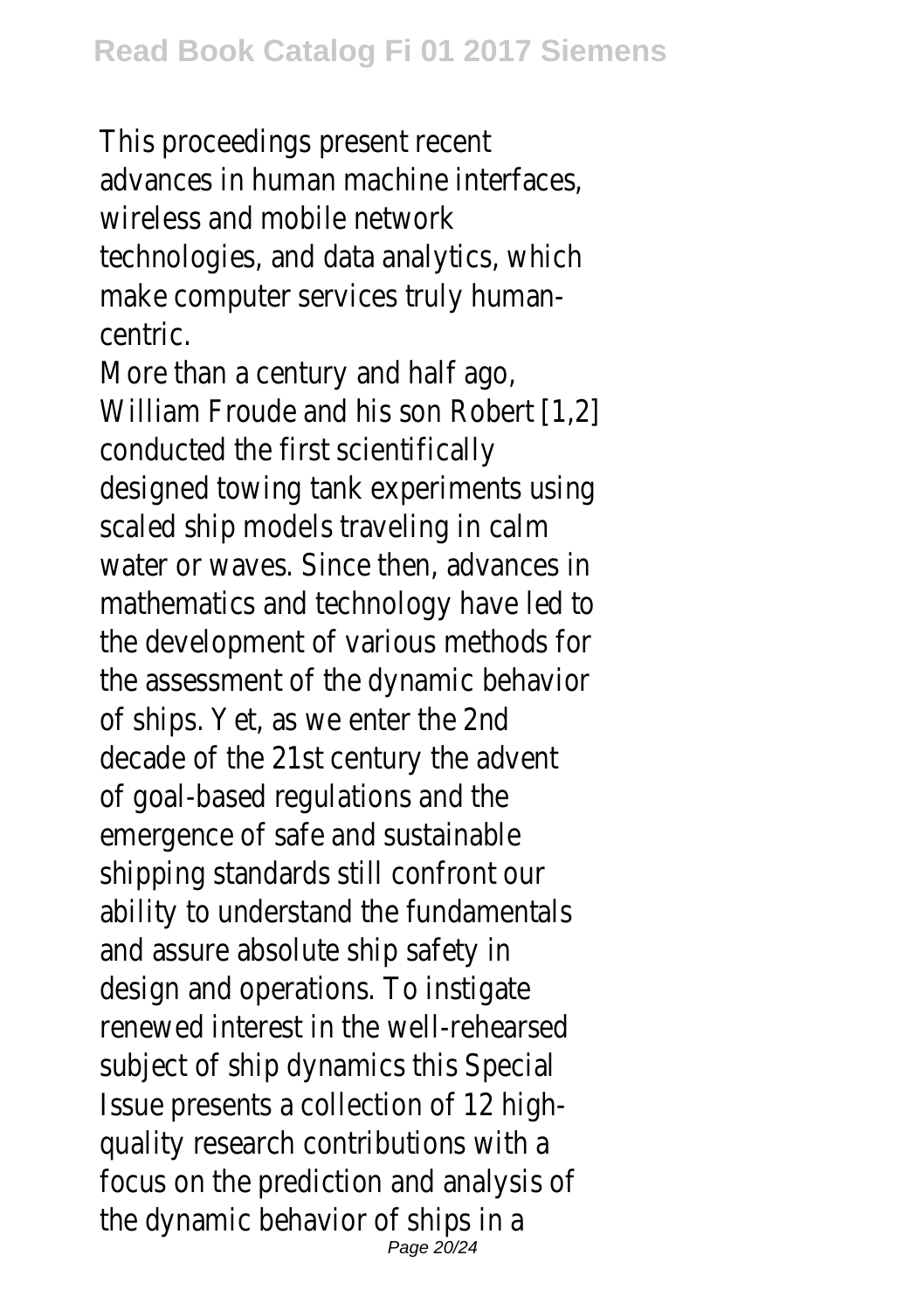stochastic environment. The papers presented are co-authored by leading subject matter experts from Europe, the Far East, and the USA. These papers will be of interest to academics. practitioners, and regulators involved in the progression of ship science, technical services, and safety standards. Foreign Business in China and Opportunities for Technological Innovation and Sustainable Economics Electrical Drives Gospodarka cyfrowa. Jak nowe technologie zmieniaj? ?wiat 7th International Workshop, LTEC 2018, Žilina, Slovakia, August 6–10, 2018, Proceedings The Academic Teaching Librarian's **Handbook** De Cambiis. Assecuratione. Societate. Fidejussione. Donatione. Dote. Locatione, & Conductione. Censu. Emptione, & Venditione. Pignoribus, & Hypothecis. Credito, & Debito. Praescriptionibus. Retractu. Servitutibus. Miscellanea. Adiecto Triplici Indice, Argvmentorvm Scilicet, Rervm Notabilium, necnon Legum Page 21/24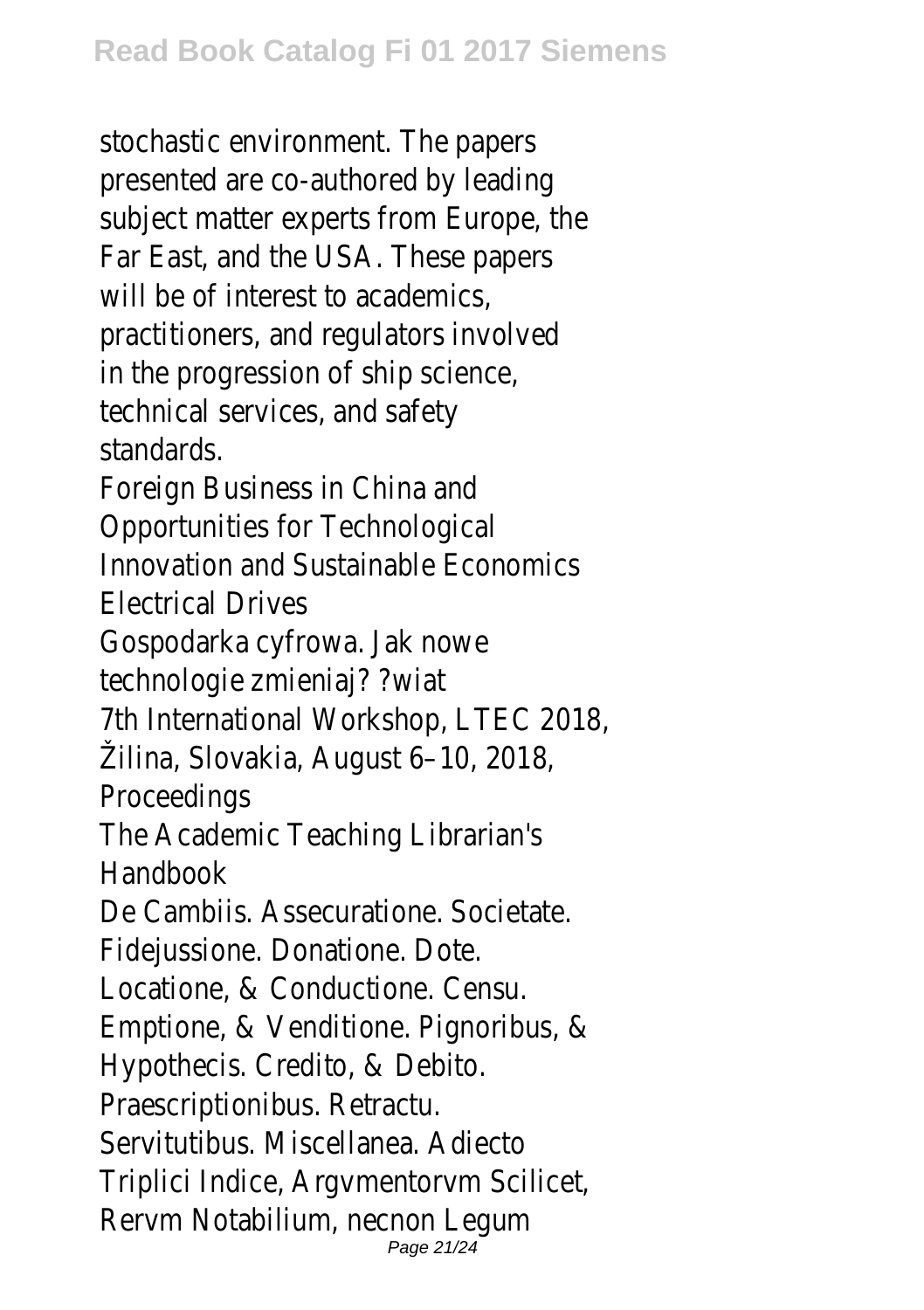explicatarum, Doctorumque Auctoritatum, quae, vel declarantur, vel reprobantur *Can we align global production and consumption systems with sustainability? Can business growth actually lead to a healthier planet? Can companies innovate through the circular economy to create competitive advantage and genuine impact? Waste to Wealth proved that the emerging circular economy advantage exists – now Lacy, Long and Spindler show you how to realize it at speed and scale in The Circular Economy Handbook. We stand at a crossroads, with rising geopolitical and geo-economic tensions, massive technological change and a host of social and environmental challenges. We are pushing planetary boundaries to their limits, with climate change and threats to biodiversity and oceans as just a few examples. Significant impacts are already being felt, and both people and planet face potentially catastrophic and irreversible consequences if we don't urgently change our global model and systems. Our current linear "take, make, waste" models of production and consumption will not be sustainable in a world of some 9 billion people by 2050, especially with everexpanding rates of consumption. Thriving within these dynamics demands more than incremental adjustments to business-as-usual. The circular economy offers a powerful means to decouple growth from use of scarce and harmful resources, enabling greater production and consumption with fewer negative environmental impacts—at the same time, making companies more innovative and competitive. In fact, this book shows that \$4.5 trillion in economic value is at stake. Delivering on the promise of a circular economy demands impact and scale, extending through value chains and, ultimately, disrupting the entire economic system. In The Circular Economy Handbook, the authors illuminate the*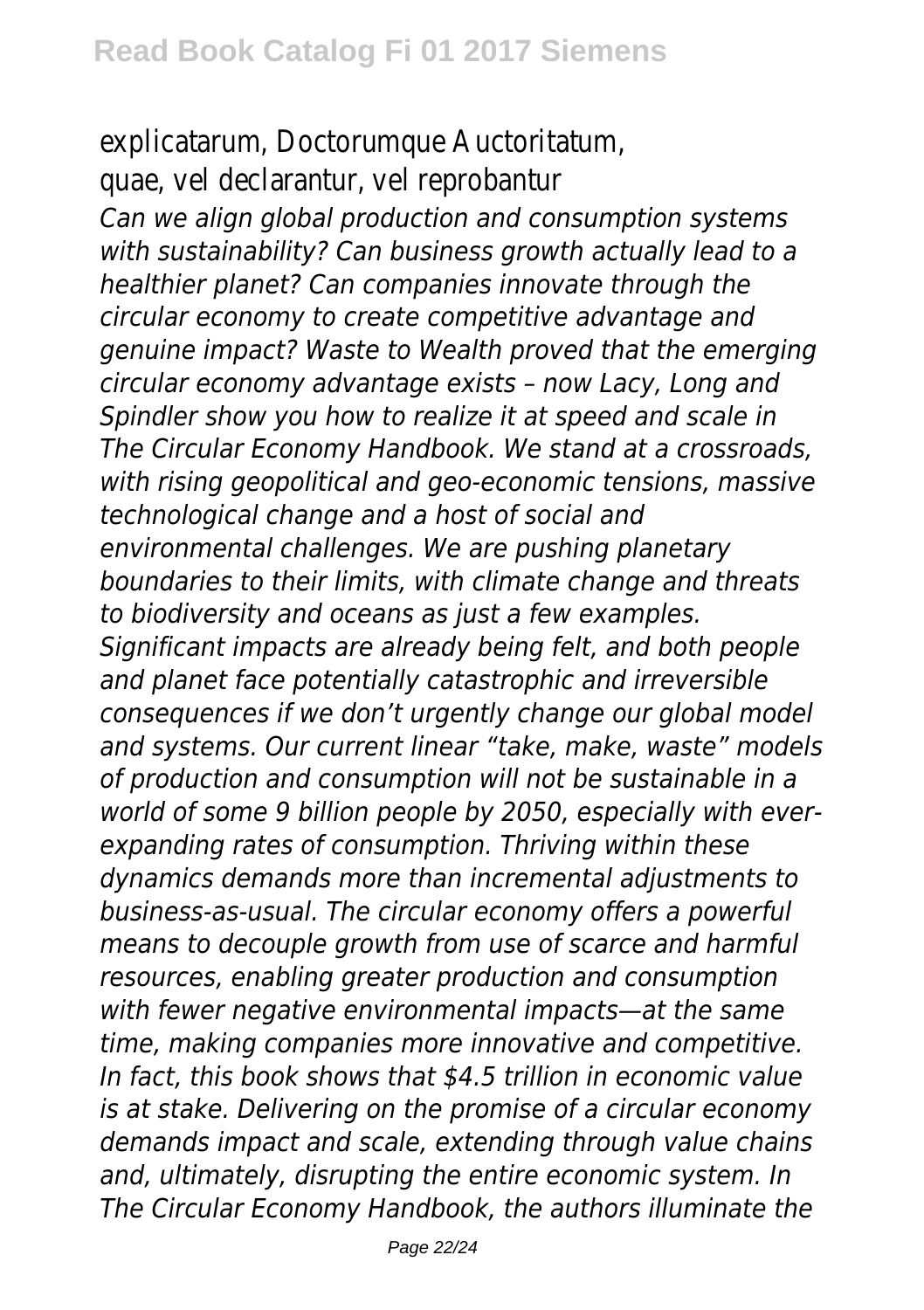*path from insight to action, from linear to circular. With case studies, advice and practical guidance, they show leaders how to pivot towards a holistic circular organization, embedding circularity internally and delivering broad-based system change. With unique insights across business models, technologies, and industries – featuring stories and real-world examples from circular pioneers – this book is the essential guide to help companies become leaders in the movement to secure the circular economy advantage. Green to Scale is a series of analysis projects that have highlighted the potential of scaling up existing climate solutions. Nordic Green to Scale for Cities and Communities analyses proven climate solutions from Nordic cities and municipalities. This report presents the emission reduction potential of 14 selected solutions. The study highlights the costs, savings and co-benefits of implementing the solutions as well as makes policy recommendations for capturing the potential. The project was carried out by the Finnish Innovation Fund Sitra, together with its partners CICERO, CONCITO, Stockholm Environment Institute, Institute of Sustainability Studies at the University of Iceland and C40 Cities. The project is part of the Nordic Council of Ministers' Prime Ministers' Initiative Nordic Solutions to Global Challenges.*

*This publication has been designed to assist member States in integrating transport, health, quality of life and environmental objectives into urban and spatial planning policies. It provides many references to case studies, good practices and examples from cities across the Euro-Asian region (and beyond) covering a wide array of thematic areas, including: the future of sustainable urban mobility; spatial planning in function of sustainable urban mobility and accessibility; public transport planning as a cornerstone of sustainable urban mobility; active mobility and how it* Page 23/24